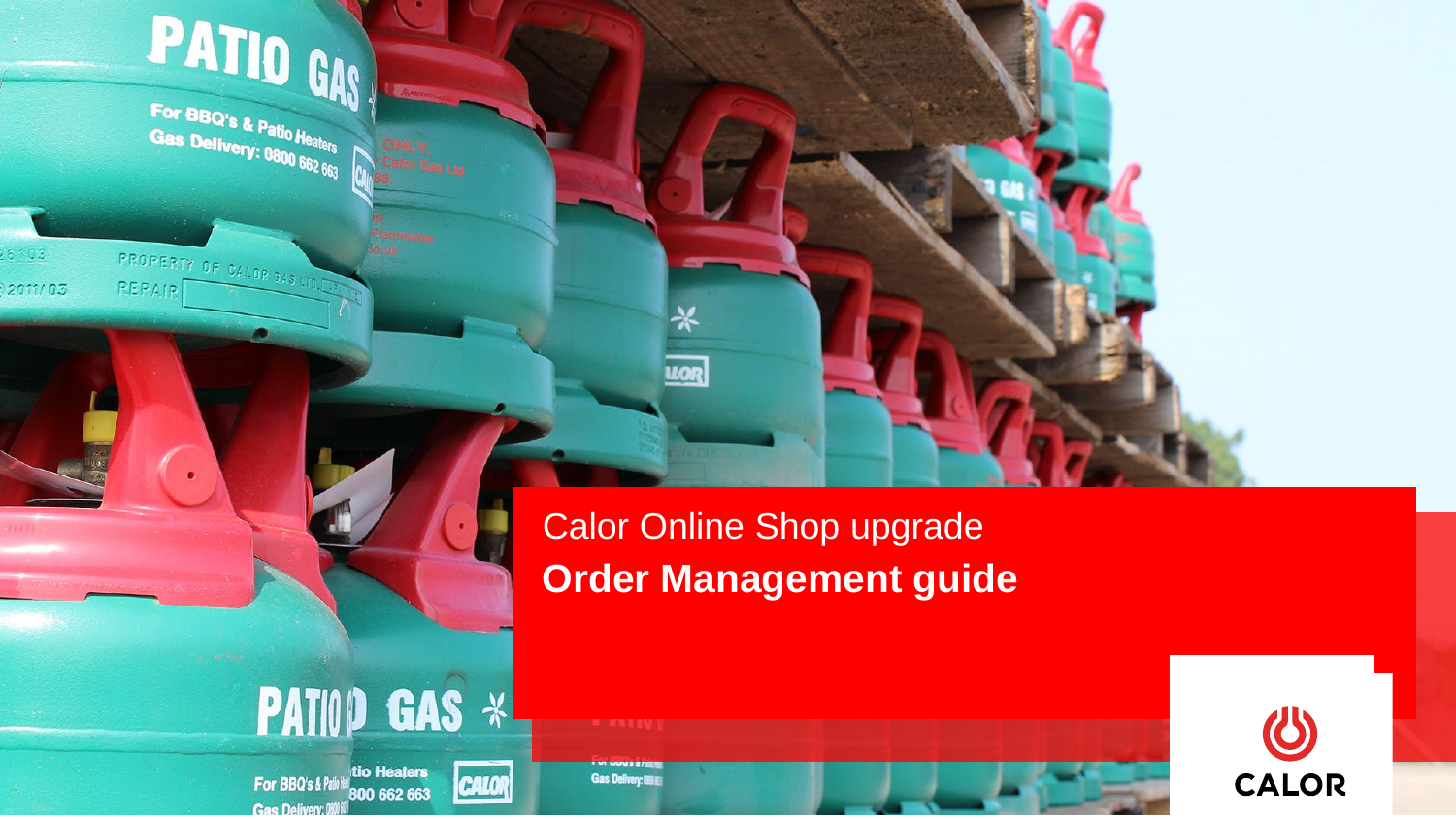**We advise you to use Google Chrome to access the new Shop Order Management site. You can download it for free [here](https://www.google.co.uk/chrome/?brand=CHBF&brand=OPNX&utm_source=bing&utm_medium=cpc&utm_campaign=1008138%20%7C%20Chrome%20Win10%20%7C%20DR%20%7C%20ESS01%20%7C%20EMEA%20%7C%20GB%20%7C%20en%20%7C%20Desk%20%7C%20Bing%20SEM%20%7C%20BKWS%20~%20Exact%20-%20NEW&utm_term=chrome%20install&utm_content=Desk%20%7C%20BING%20SEM%20%7C%20BKWS%20%7C%20Exact%20~%20Install%20-%20NEW&gclid=01c9d3e4c3f816ec95478c33e4e971d9&gclsrc=3p.ds)**

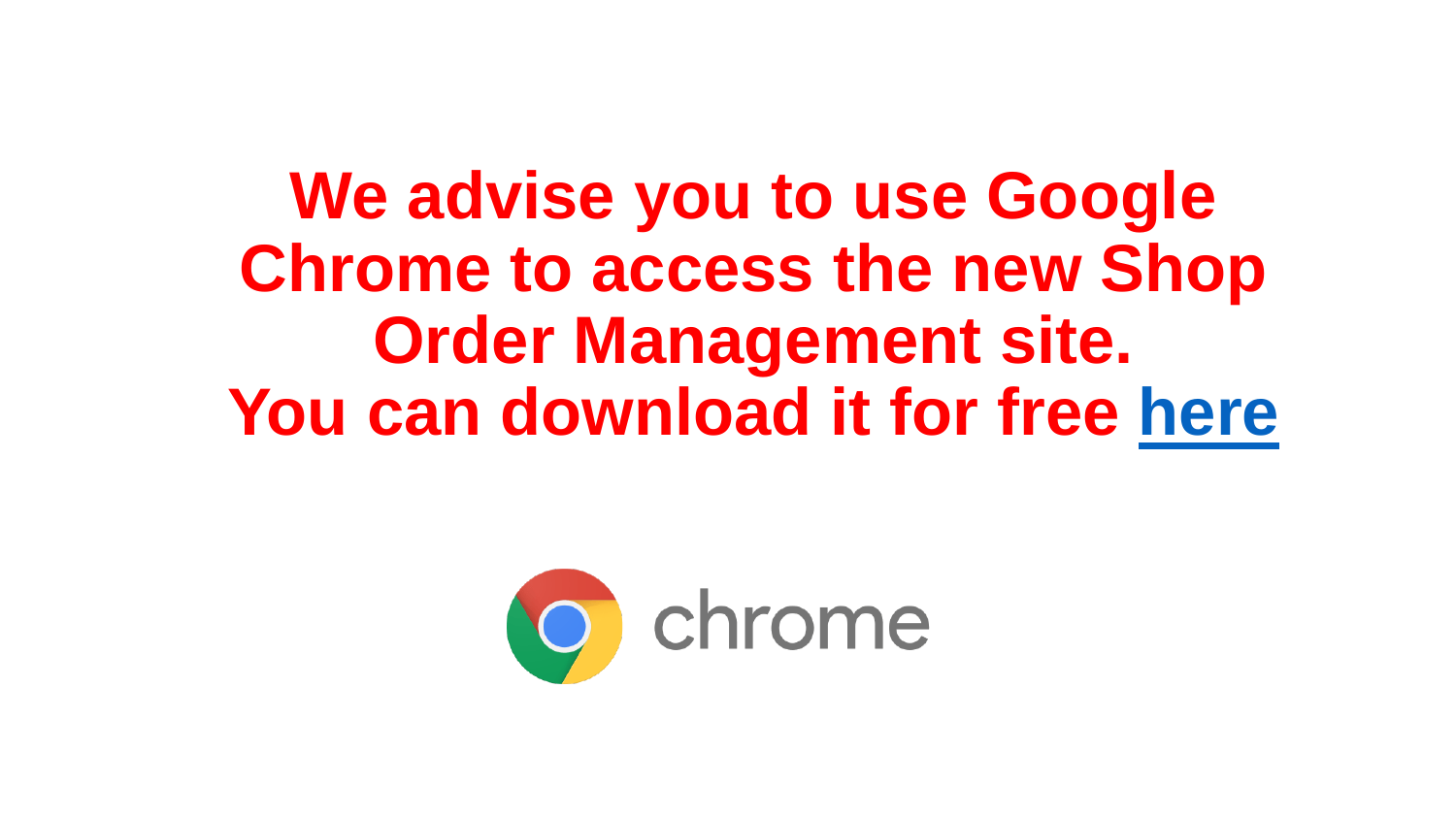### Create an account

- We have already created your account for you. You will need to reset the password for the email address that you previously received order notifications on. To do this, enter the email address in the email field and press "Forgot your password". A link will then be sent to your email address to reset your password.
- Please remember to use a secure password.
- Save the password and then head to the dealer login area to login <https://shop.calor.co.uk/portal/account/login>
- It may be helpful to save this web address as a bookmark on your browser so it is always easy to access.
- Please ensure you login to the Calor [Shop Order Management site a](https://shop.calor.co.uk/portal/account/login)nd manage your orders regularly.
- If you need more than one person to access the Shop Order Management please let us know their email address and we will add them to your account.
- If you have any issues logging in, please contact us on shop@calor.co.uk

| <b>R</b> Appliances Shop <b>R</b> Rural Community Fund   | ♦ I'm a Boiler Installer |                                |                                         |                 | A My Account        |
|----------------------------------------------------------|--------------------------|--------------------------------|-----------------------------------------|-----------------|---------------------|
| <b>©CALOR</b>                                            |                          | <b>Gas Bottles Home Energy</b> | <b>Business Energy News &amp; Views</b> | Help<br>Ħ       | $Q$ Find a retailer |
|                                                          |                          |                                |                                         |                 |                     |
| <b>Portal Login</b>                                      |                          |                                |                                         |                 |                     |
| If you have an account, sign in with your email address. |                          |                                |                                         |                 |                     |
| Email ·                                                  |                          |                                |                                         |                 |                     |
|                                                          |                          |                                |                                         |                 |                     |
| Password ·                                               |                          |                                |                                         |                 |                     |
|                                                          |                          |                                |                                         |                 |                     |
| Sign In                                                  |                          |                                |                                         |                 |                     |
|                                                          |                          |                                |                                         |                 |                     |
| <b>Forgot Your Password?</b>                             |                          |                                |                                         |                 |                     |
|                                                          |                          |                                |                                         |                 |                     |
| <b>CALOR</b><br>ග                                        | <b>About Calor</b>       |                                | What is                                 | <b>Get help</b> |                     |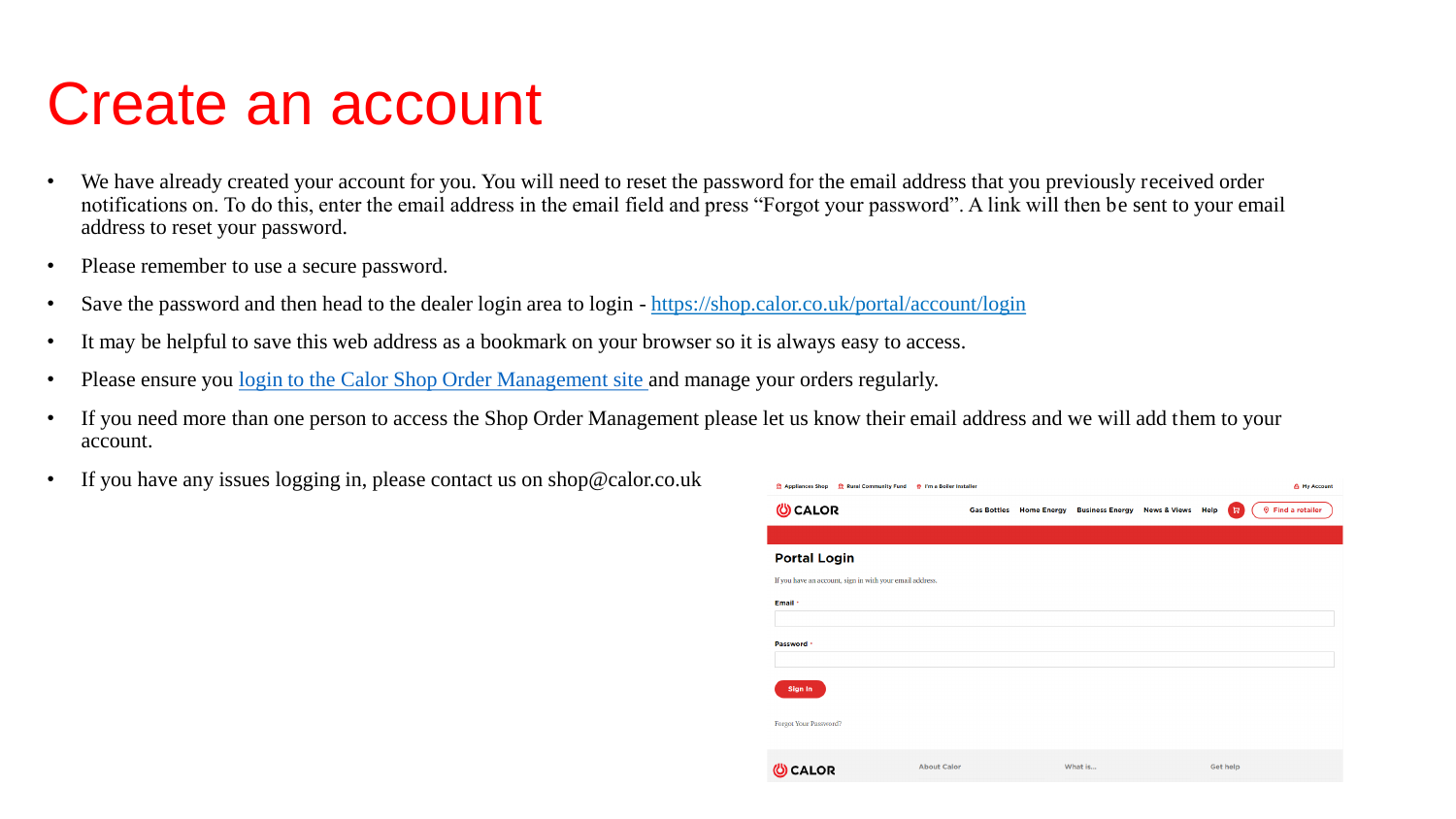## New order email notifications

- Unlike the old system, you will not be able to accept orders via email. You will now have to [login to the Calor Shop Order Management site t](https://shop.calor.co.uk/portal/account/login)o manage your orders.
- When you receive an order, you will be sent an email informing you of the details, however, you do not have to wait for an email before logging into the website to check your orders.
- Please login to the Calor [Shop Order Management site r](https://shop.calor.co.uk/portal/account/login)egularly to check for any outstanding orders.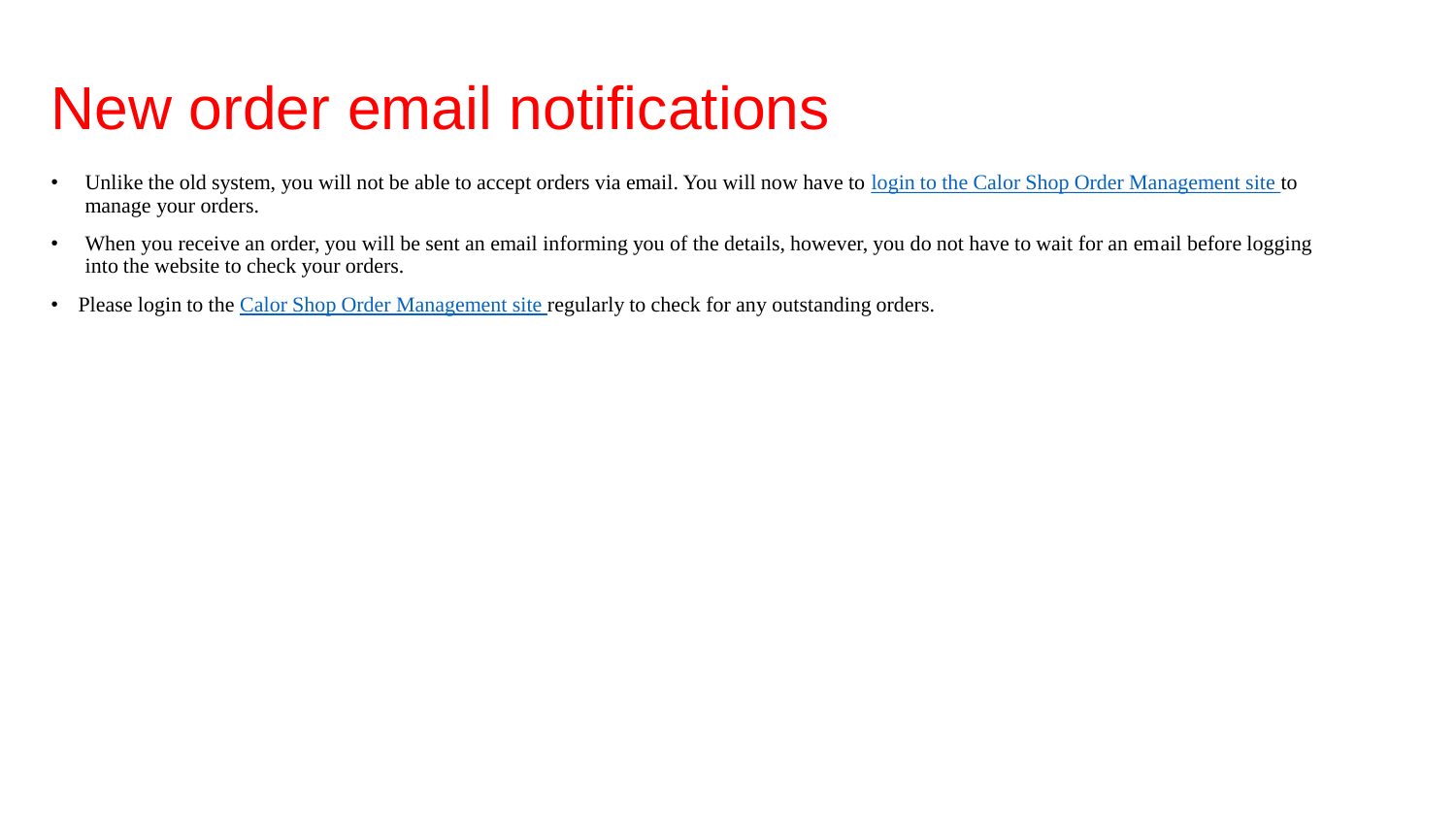## How to Login

- Login to the new [Calor Shop Order Management site](https://shop.calor.co.uk/portal/account/login) using the email you usually receive order notifications on, and your newly created password.
- This is where you will see and manage all your orders; new, pending or archived.
- You will be notified of any new orders by email, but you will need to login to the dealer portal to accept or reject the order.

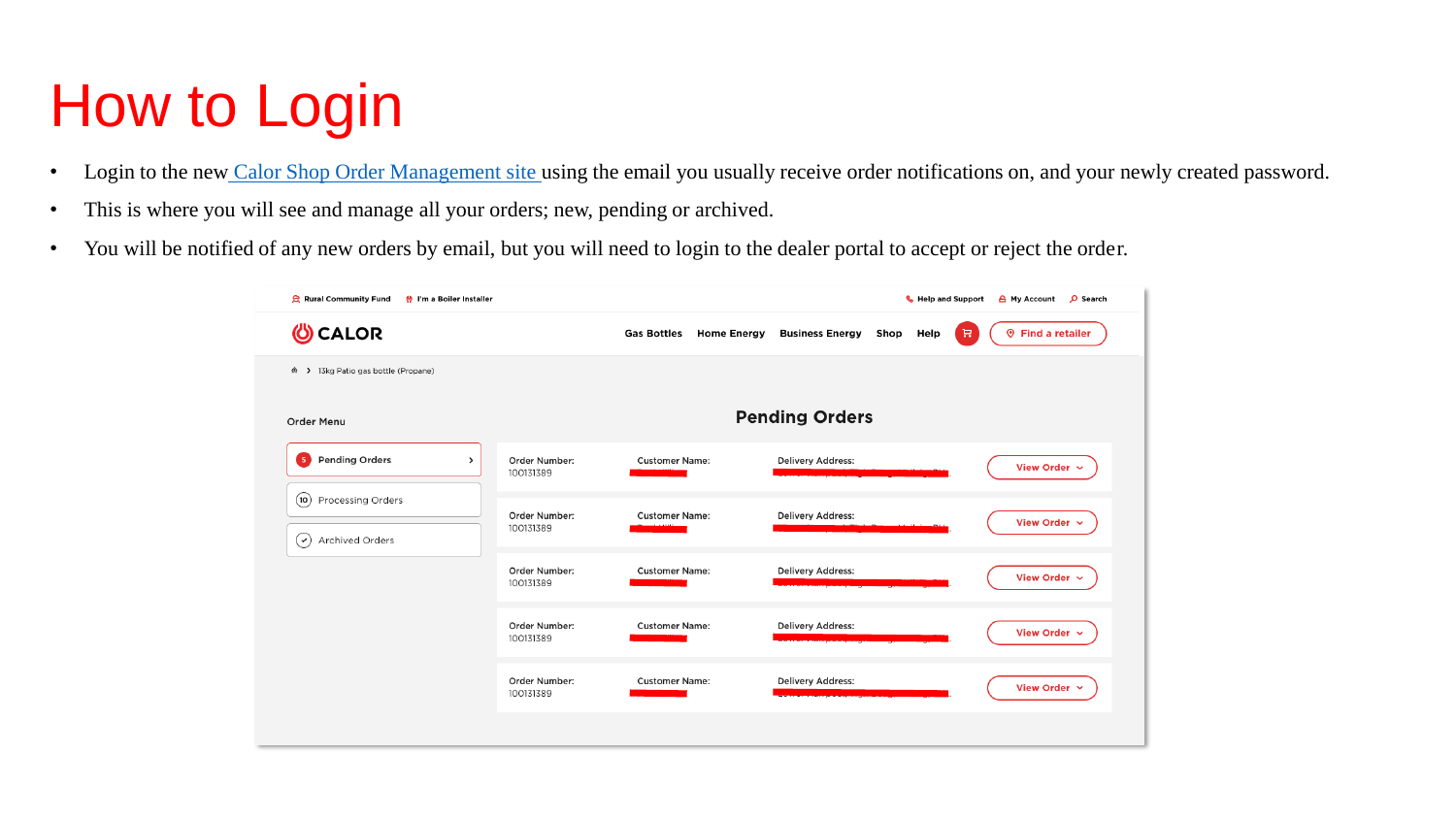#### How to accept an order

- All orders that are yet to be accepted will be shown in "Pending orders", newest order first.
- Select the order that you want to accept or reject using the "view order" button.

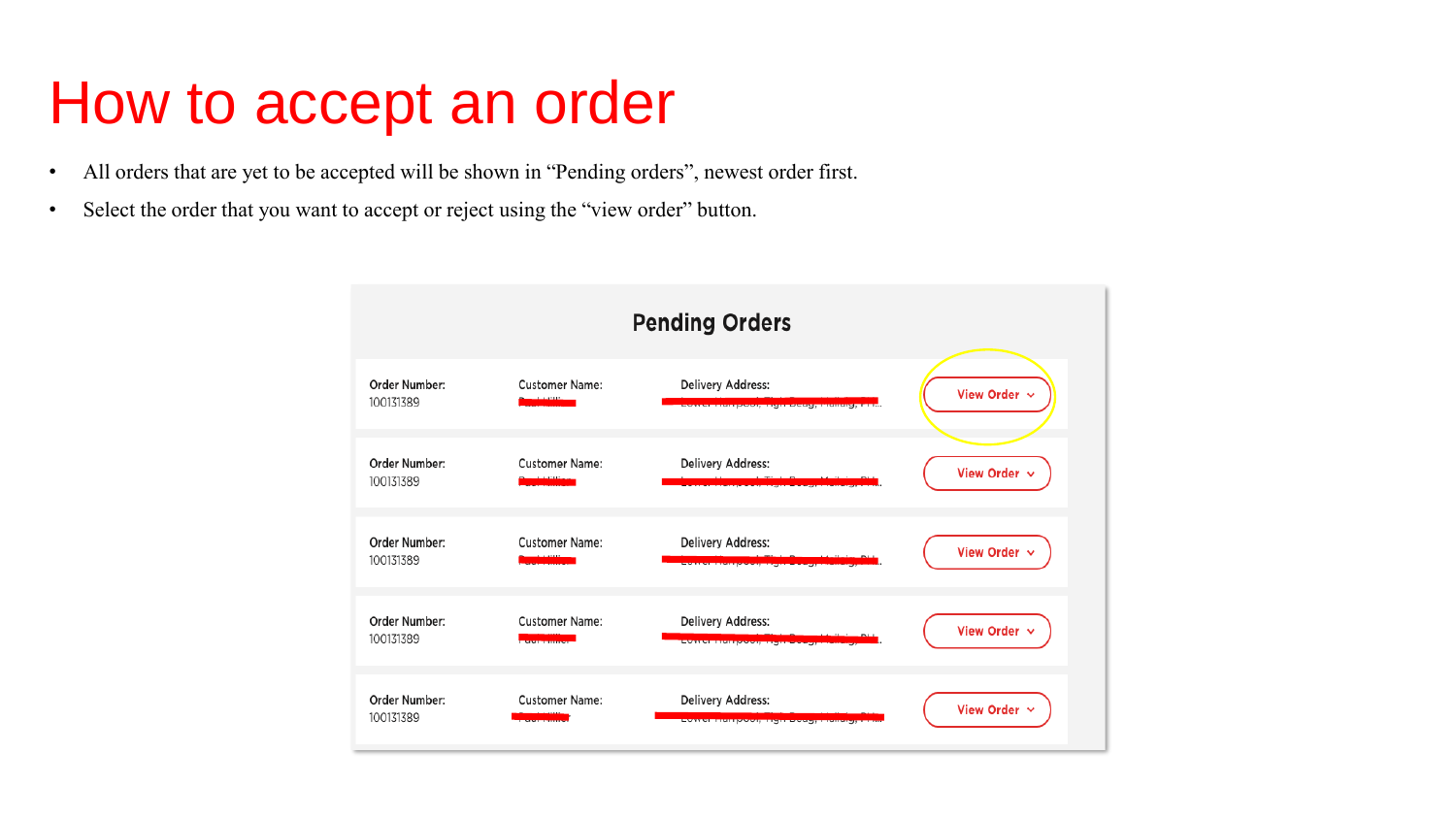#### How to accept an order

- Here you can view the order details, accept or reject the order.
- To accept an order, enter the day and time window you expect to deliver the order, then press accept.
- The date and time window can be changed at a later date.
- The customer will receive an email containing your details and the delivery date and time, when the order is accepted.
- Please note: If you don't have a finalised timeframe when you will deliver the order please give an accurate estimate and then update the delivery details when you have scheduled the delivery.

| <b>Order Menu</b>                           | <b>Pending Orders</b>                                                                                                                                                                                                                                         |                                                                                                                                                                               |                                                                                                |                                    |                                                                                                                                                                                                                                                                            |  |  |  |  |
|---------------------------------------------|---------------------------------------------------------------------------------------------------------------------------------------------------------------------------------------------------------------------------------------------------------------|-------------------------------------------------------------------------------------------------------------------------------------------------------------------------------|------------------------------------------------------------------------------------------------|------------------------------------|----------------------------------------------------------------------------------------------------------------------------------------------------------------------------------------------------------------------------------------------------------------------------|--|--|--|--|
| <b>Pending Orders</b><br>в<br>$\rightarrow$ | Order Number 100121289                                                                                                                                                                                                                                        |                                                                                                                                                                               | <b>Customer/Delivery Details</b>                                                               | Hide Details ^<br><b>Actions</b>   |                                                                                                                                                                                                                                                                            |  |  |  |  |
| (10) Processing Orders                      | Order item 1: 15kg Butane gas bottle                                                                                                                                                                                                                          |                                                                                                                                                                               | Name:                                                                                          | <b>Delivery Date:</b>              |                                                                                                                                                                                                                                                                            |  |  |  |  |
| Archived Orders<br>$\mathbf{v})$            | Quantity: 1<br>Order Line Number: 398129<br>SO: 456789<br>Order item 2: Cylinder Refill Agreement<br>Quantity: 1<br>Order Line Number: 398130<br>SO: 957385<br>Order item 3: 15kg Butane Gas Bottle<br>Quantity: 1<br>Order Line Number: 398123<br>SO: 455688 | <b>SKU: 110150</b><br>PO: 123456<br>CRA Number: 89071768<br>Cylinder SKU: 110150<br>PO: 123459<br>CRA Number: 89071768<br><b>SKU: 110170</b><br>PO: 432456<br>CRA Number: N/A | Email:<br>Telephone:<br>Company:<br><b>Delivery Address:</b><br>Instructions:<br>Ring the bell | $\boldsymbol{A}$<br>18<br>09:00 am | October 2020<br>ь<br>Su Mo Tu We Th Fr Sa<br>$2 \overline{3}$<br>$\mathbf{1}$<br>56<br>8<br>9 10<br>7 <sup>7</sup><br>11 12 13 14 15 16 17<br>19 20 21 22 23 24<br>25 26 27 28 29 30 31<br><b>Delivery Time:</b><br>and<br>11:00 am<br><b>Accept Order</b><br>Reject Order |  |  |  |  |
|                                             | Order Number:<br>100131389<br>Order Number:<br>100131389                                                                                                                                                                                                      | <b>Customer Name:</b><br><b>Customer Name:</b>                                                                                                                                | <b>Delivery Address:</b><br><b>Delivery Address:</b>                                           |                                    | View Order v<br>View Order v                                                                                                                                                                                                                                               |  |  |  |  |
|                                             | Order Number:<br>100131389                                                                                                                                                                                                                                    | <b>Customer Name:</b>                                                                                                                                                         | <b>Delivery Address:</b>                                                                       |                                    | View Order v                                                                                                                                                                                                                                                               |  |  |  |  |
|                                             | Order Number:<br>100131389                                                                                                                                                                                                                                    | <b>Customer Name:</b>                                                                                                                                                         | <b>Delivery Address:</b>                                                                       |                                    | View Order v                                                                                                                                                                                                                                                               |  |  |  |  |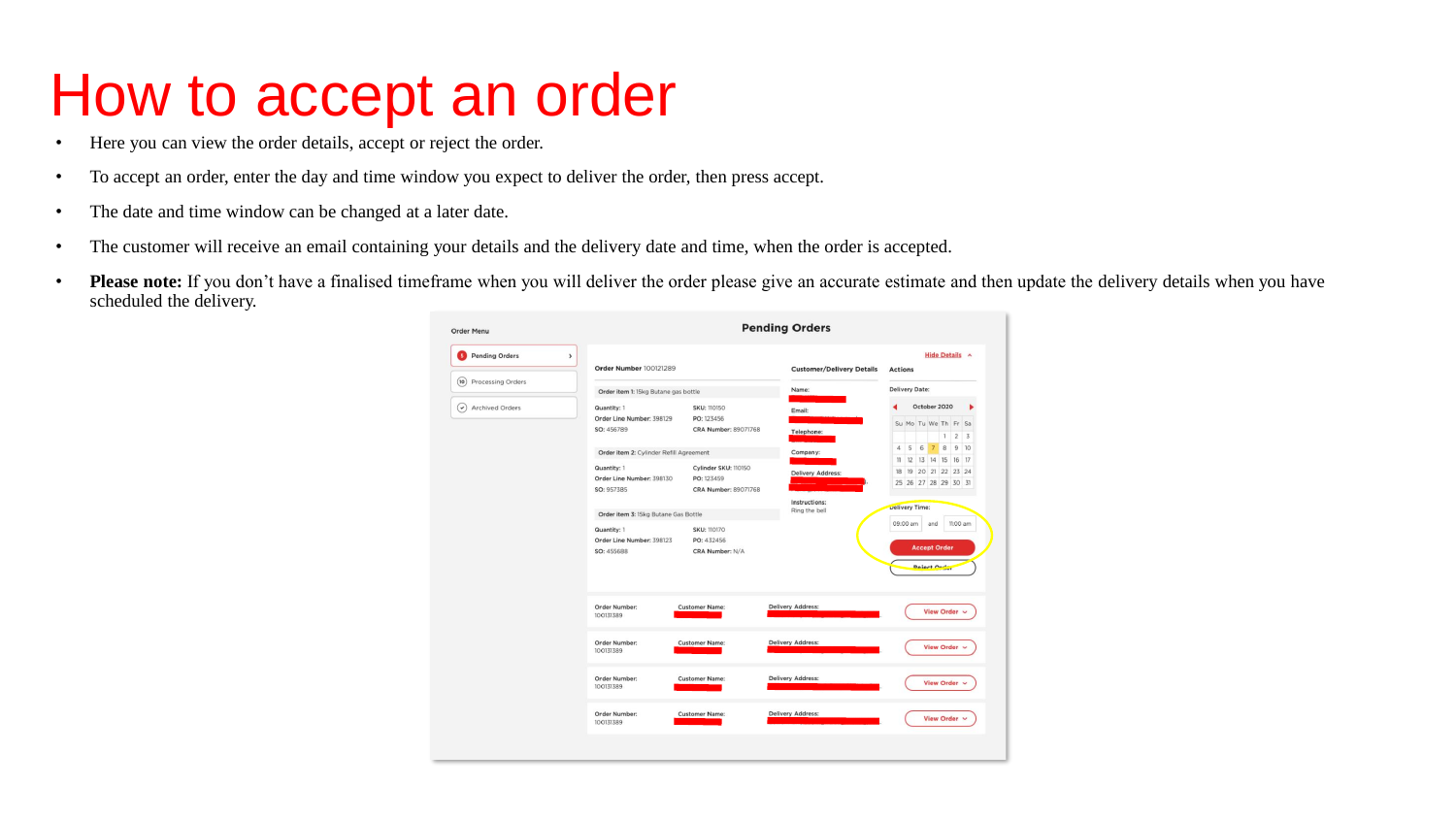### How to reject an order

- If you are unable to fulfil this order within the agreed delivery time, you will need to **reject** the order.
- Just click on the reject order button and the order will be removed from your pending orders.
- **Please note:** If you are unable to fulfil the order in the agreed delivery time, please don't delay rejecting the order.

| <b>Order Menu</b>                 |                                                        |                                                            | <b>Pending Orders</b>            |                                                           |                                                                      |                                                   |              |                  |  |
|-----------------------------------|--------------------------------------------------------|------------------------------------------------------------|----------------------------------|-----------------------------------------------------------|----------------------------------------------------------------------|---------------------------------------------------|--------------|------------------|--|
| Pending Orders<br>,               | Order Number 100121289                                 |                                                            | <b>Customer/Delivery Details</b> | Hide Details ^<br><b>Actions</b><br><b>Delivery Date:</b> |                                                                      |                                                   |              |                  |  |
| (10) Processing Orders            | Order item 1: 15kg Butane gas bottle                   |                                                            | Name:                            |                                                           |                                                                      |                                                   |              |                  |  |
| Archived Orders<br>$(\checkmark)$ | Quantity: 1<br>Order Line Number: 398129               | <b>SKU: 110150</b><br>PO: 123456                           | Email:                           |                                                           | October 2020<br>Su Mo Tu We Th Fr Sa                                 |                                                   |              |                  |  |
|                                   | SO: 456789                                             | CRA Number: 89071768                                       | Telephone:                       |                                                           |                                                                      |                                                   | $\mathbf{1}$ | $2 \overline{3}$ |  |
|                                   | Order item 2: Cylinder Refill Agreement                |                                                            | Company:                         |                                                           | 4 5 6 7 8                                                            |                                                   |              | 9 10             |  |
|                                   | Quantity: 1<br>Order Line Number: 398130<br>SO: 957385 | Cylinder SKU: 110150<br>PO: 123459<br>CRA Number: 89071768 | <b>Delivery Address:</b>         |                                                           | 11 12 13 14 15 16 17<br>18 19 20 21 22 23 24<br>25 26 27 28 29 30 31 |                                                   |              |                  |  |
|                                   | Order item 3: 15kg Butane Gas Bottle                   | Instructions:<br>Ring the bell                             | <b>Delivery Time:</b>            |                                                           |                                                                      |                                                   |              |                  |  |
|                                   | Quantity: 1<br>Order Line Number: 398123<br>SO: 455688 | <b>SKU: 110170</b><br>PO: 432456<br>CRA Number: N/A        |                                  | 09:00 am                                                  |                                                                      | and<br><b>Accept Order</b><br><b>Reject Order</b> |              | 11:00 am         |  |
|                                   | Order Number:<br>100131389                             | <b>Customer Name:</b>                                      | <b>Delivery Address:</b>         |                                                           |                                                                      | View Order v                                      |              |                  |  |
|                                   | Order Number:<br>100131389                             | <b>Customer Name:</b>                                      | <b>Delivery Address:</b>         |                                                           |                                                                      | View Order v                                      |              |                  |  |
|                                   | Order Number:<br>100131389                             | <b>Customer Name:</b>                                      | <b>Delivery Address:</b>         |                                                           |                                                                      | View Order v                                      |              |                  |  |
|                                   | Order Number:<br>100131389                             | <b>Customer Name:</b>                                      | <b>Delivery Address:</b>         |                                                           |                                                                      | View Order v                                      |              |                  |  |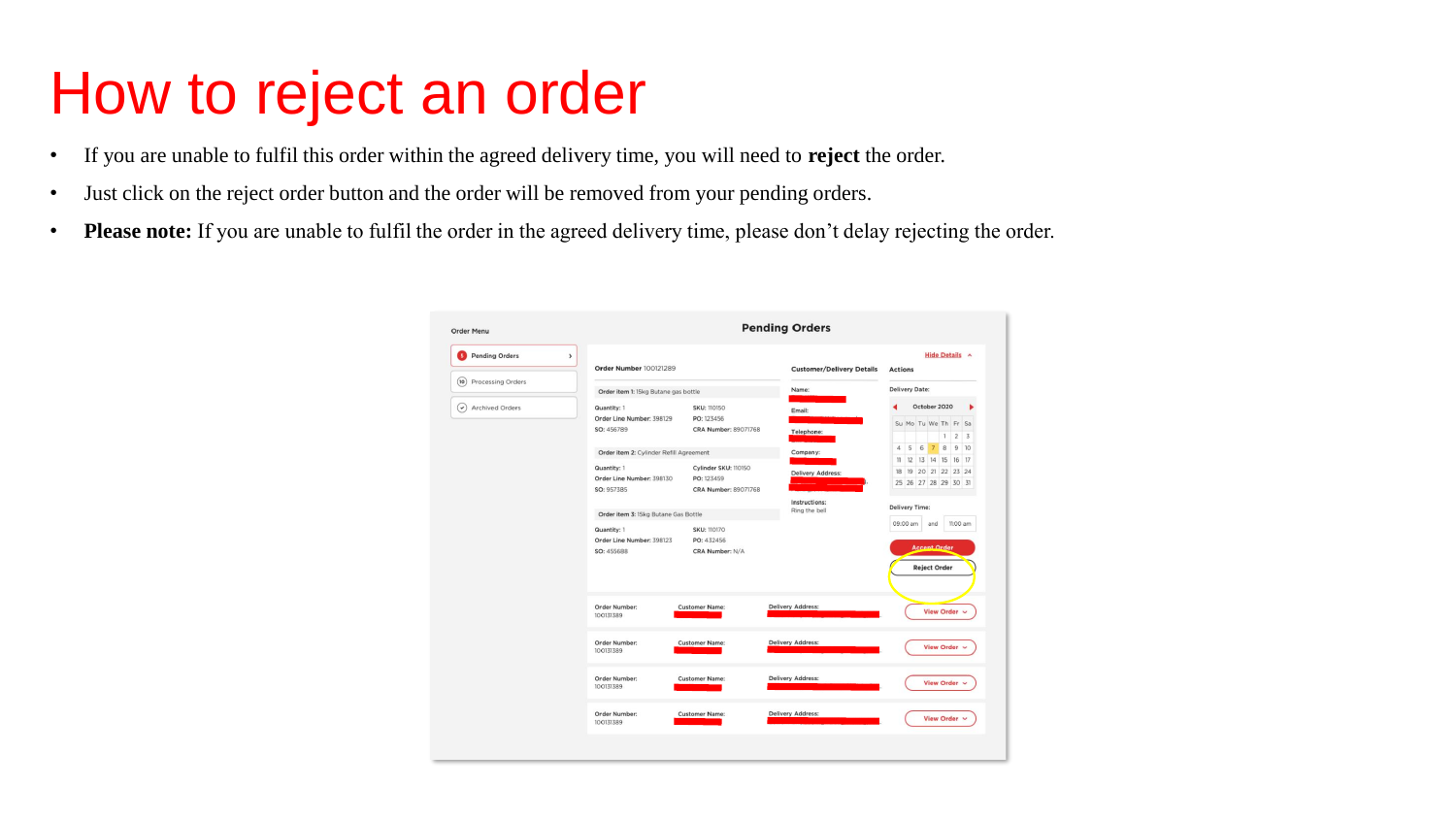## How to change delivery details

- If you initially gave an estimate or need to change the delivery date or time you can do this by clicking on "Change Delivery Date/Time" in the top right hand corner.
- The customer will receive an email informing them of the new delivery time or date.
- There is not a limit on how many times you can change this, however please be mindful of the customer.

| Order Menu                          |                                                        |                                                            | <b>Processing Orders</b>                                              |                                    |  |  |  |
|-------------------------------------|--------------------------------------------------------|------------------------------------------------------------|-----------------------------------------------------------------------|------------------------------------|--|--|--|
| Pending Orders<br>$(\sf{s})$        | Order Number 100121289                                 |                                                            | <b>Customer/Delivery Details</b>                                      | Hide Details ^<br><b>Actions</b>   |  |  |  |
| <b>10</b> Processing Orders         | $\rightarrow$<br>Order item 1: 15kg Butane gas bottle  |                                                            | Name:                                                                 | <b>Change Delivery Date/Time</b>   |  |  |  |
| <b>Archived Orders</b><br>$(\star)$ | Quantity: 1<br>Order Line Number: 398129<br>SO: 456789 | <b>SKU: 110150</b><br>PO: 123456<br>CRA Number: 89071768   | Email:<br>Telephone:                                                  | <b>Delivered</b>                   |  |  |  |
|                                     | Order item 2: Cylinder Refill Agreement                |                                                            | Company:                                                              | $M$ Email<br><b>El Print Order</b> |  |  |  |
|                                     | Quantity: 1<br>Order Line Number: 398130<br>SO: 957385 | Cylinder SKU: 110150<br>PO: 123459<br>CRA Number: 89071768 | <b>Delivery Address:</b>                                              |                                    |  |  |  |
|                                     | Order item 3: 15kg Butane Gas Bottle                   |                                                            | Instructions:<br>Ring the bell                                        |                                    |  |  |  |
|                                     | Quantity: 1<br>Order Line Number: 398123<br>SO: 455688 | <b>SKU: 110170</b><br>PO: 432456<br>CRA Number: N/A        | <b>Delivery Date:</b><br>5/10/2020<br>Delivery Time:<br>09:00 / 11:00 |                                    |  |  |  |
|                                     | Order Number:<br>100131389                             | <b>Customer Name:</b>                                      | <b>Delivery Address:</b>                                              | View Order v                       |  |  |  |
|                                     | Order Number:<br>100131389                             | <b>Customer Name:</b>                                      | <b>Delivery Address:</b>                                              | View Order v                       |  |  |  |
|                                     | Order Number:<br>100131389                             | <b>Customer Name:</b><br>1.11112                           | <b>Delivery Address:</b>                                              | View Order v                       |  |  |  |
|                                     | Order Number:<br>100131389                             | <b>Customer Name:</b>                                      | <b>Delivery Address:</b>                                              | View Order v                       |  |  |  |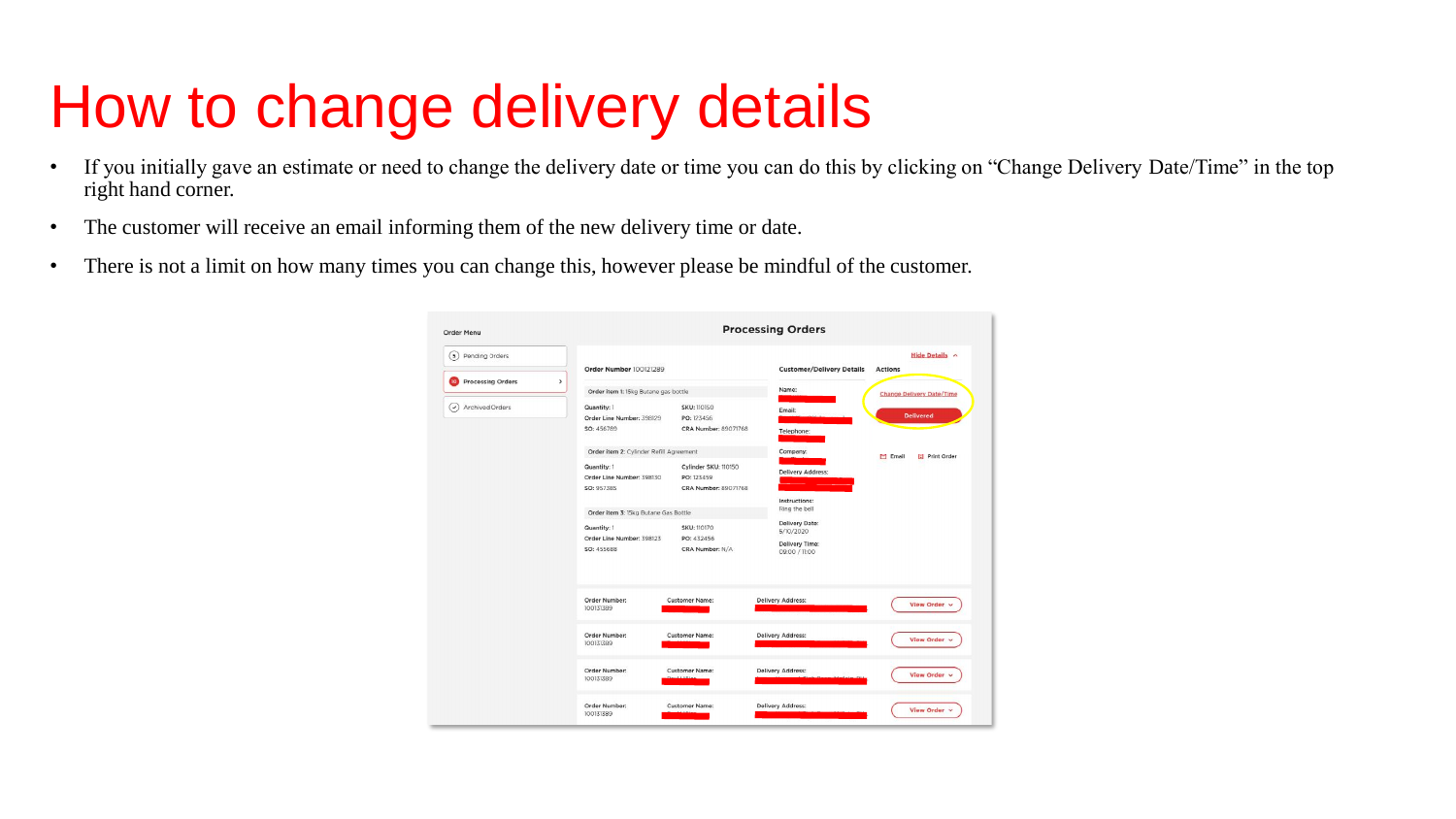#### How to mark the order as delivered

- After you have delivered the order to the customer, you will need to mark the order as delivered in order to be paid by Calor, as well as sending the usual invoice to us.
- To do this, go into the "Processing Orders" and select the order you have delivered. You will then see a "Delivered" button on the right hand side, just click this and you're done!
- All your completed orders will be saved in "Archived orders".

| Order Menu                          |                                                        |                                                            | <b>Processing Orders</b>                                       |                                         |  |  |  |
|-------------------------------------|--------------------------------------------------------|------------------------------------------------------------|----------------------------------------------------------------|-----------------------------------------|--|--|--|
| Pending Orders<br>$\left( 5\right)$ | Order Number 100121289                                 |                                                            | <b>Customer/Delivery Details</b>                               | <b>Hide Details ^</b><br><b>Actions</b> |  |  |  |
| <b>10</b> Processing Orders         | $\rightarrow$<br>Order item 1: 15kg Butane gas bottle  |                                                            | Name:                                                          | <b>Change Delivery Date/Time</b>        |  |  |  |
| Archived Orders<br>$(\star)$        | Quantity: 1<br>Order Line Number: 398129<br>SO: 456789 | <b>SKU: 110150</b><br>PO: 123456<br>CRA Number: 89071768   | Email:<br>Telephone:                                           | <b>Delivered</b>                        |  |  |  |
|                                     | Order item 2: Cylinder Refill Agreement                |                                                            | Company:                                                       | $M$ Email<br><b>El Print Order</b>      |  |  |  |
|                                     | Quantity: 1<br>Order Line Number: 398130<br>SO: 957385 | Cylinder SKU: 110150<br>PO: 123459<br>CRA Number: 89071768 | <b>Delivery Address:</b>                                       |                                         |  |  |  |
|                                     | Order item 3: 15kg Butane Gas Bottle                   |                                                            | Instructions:<br>Ring the bell                                 |                                         |  |  |  |
|                                     | Quantity: 1<br>Order Line Number: 398123<br>SO: 455688 | <b>SKU: 110170</b><br>PO: 432456<br>CRA Number: N/A        | Delivery Date:<br>5/10/2020<br>Delivery Time:<br>09:00 / 11:00 |                                         |  |  |  |
|                                     | Order Number:<br>100131389                             | <b>Customer Name:</b>                                      | <b>Delivery Address:</b>                                       | View Order v                            |  |  |  |
|                                     | Order Number:<br>100131389                             | <b>Customer Name:</b>                                      | <b>Delivery Address:</b>                                       | View Order v                            |  |  |  |
|                                     | Order Number:<br>100131389                             | <b>Customer Name:</b><br>a a con-                          | <b>Delivery Address:</b>                                       | View Order v                            |  |  |  |
|                                     | Order Number:<br>100131389                             | <b>Customer Name:</b>                                      | <b>Delivery Address:</b>                                       | View Order v                            |  |  |  |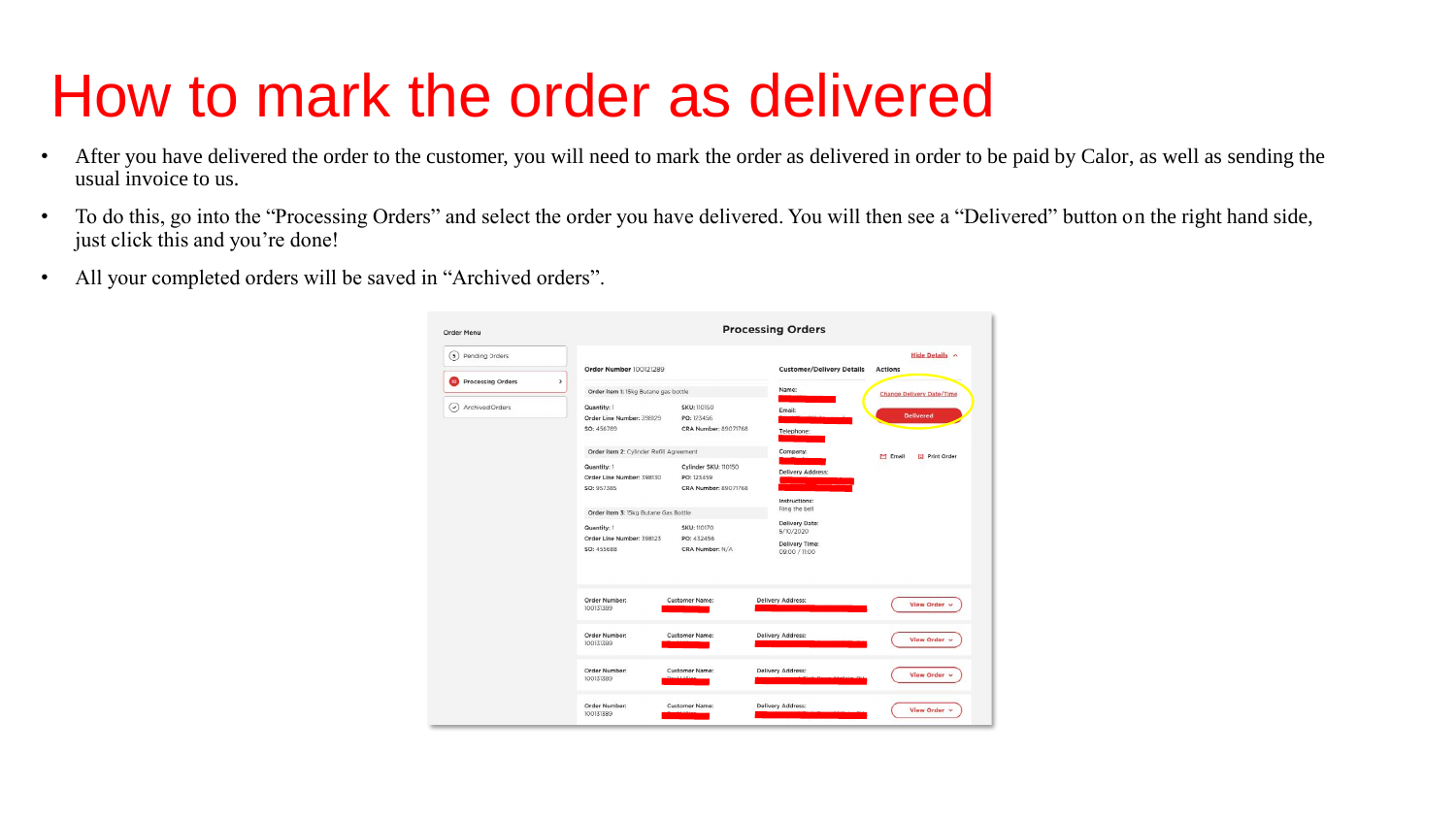## Mobile optimised

- The new Calor Shop Order Management is optimised for mobile so you have ability to accept, reject and mark orders as delivered whilst you are on the go!
- Just head to the [website](https://shop.calor.co.uk/portal/account/login) and login.

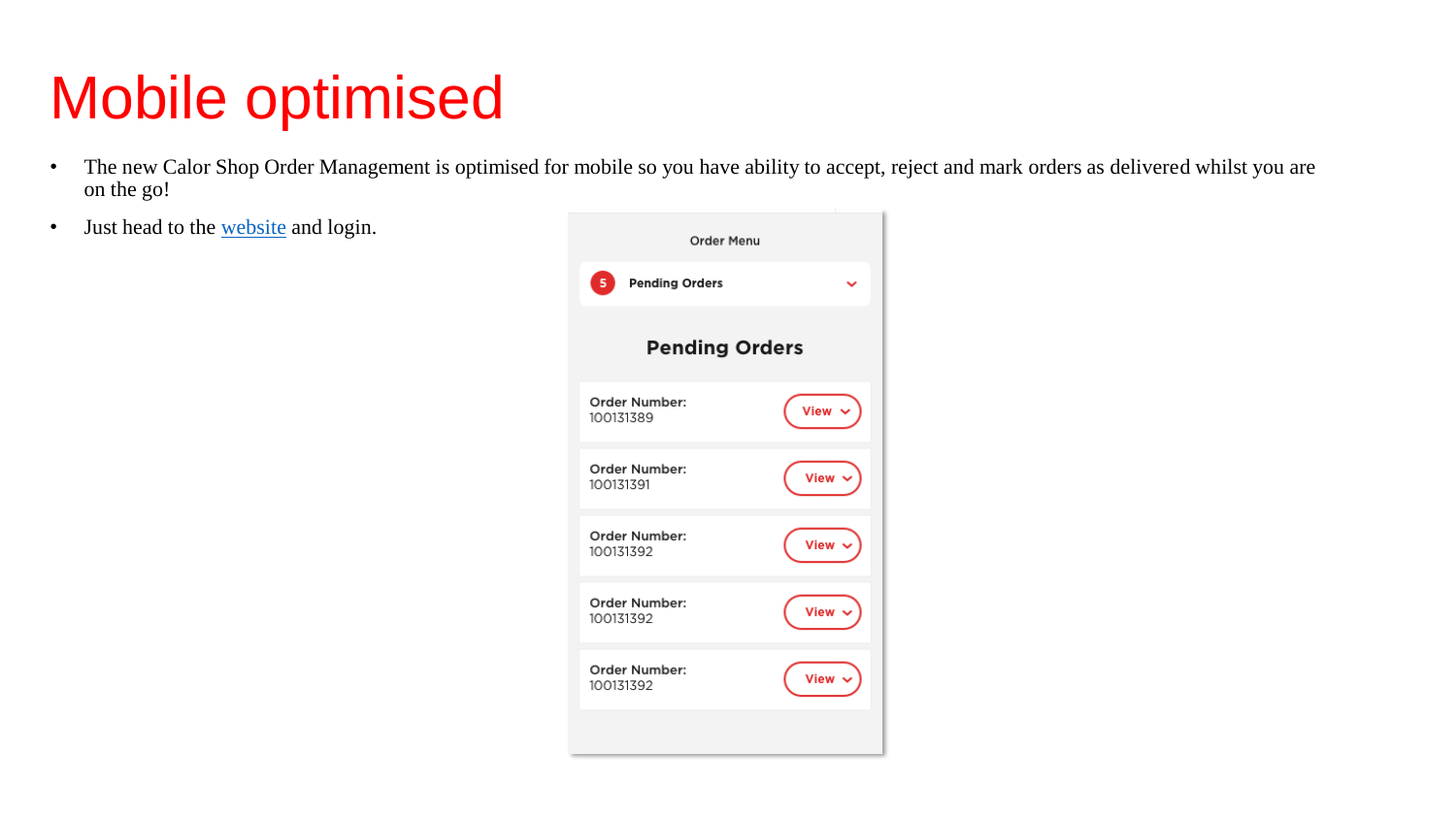## Regional stock availability

- Another benefit of the new updates to the site is that if we have issues with availability in certain regions of the country, we no longer have to remove the gas bottle from sale country wide.
- This will be managed centrally so you don't need to do anything at this stage.
- We are able to manage stock by bottle type, refills and new.
- If a bottle is not available country wide the customer can enter their postcode on a specific gas bottle page and will be informed if a refill or new bottle is available locally.